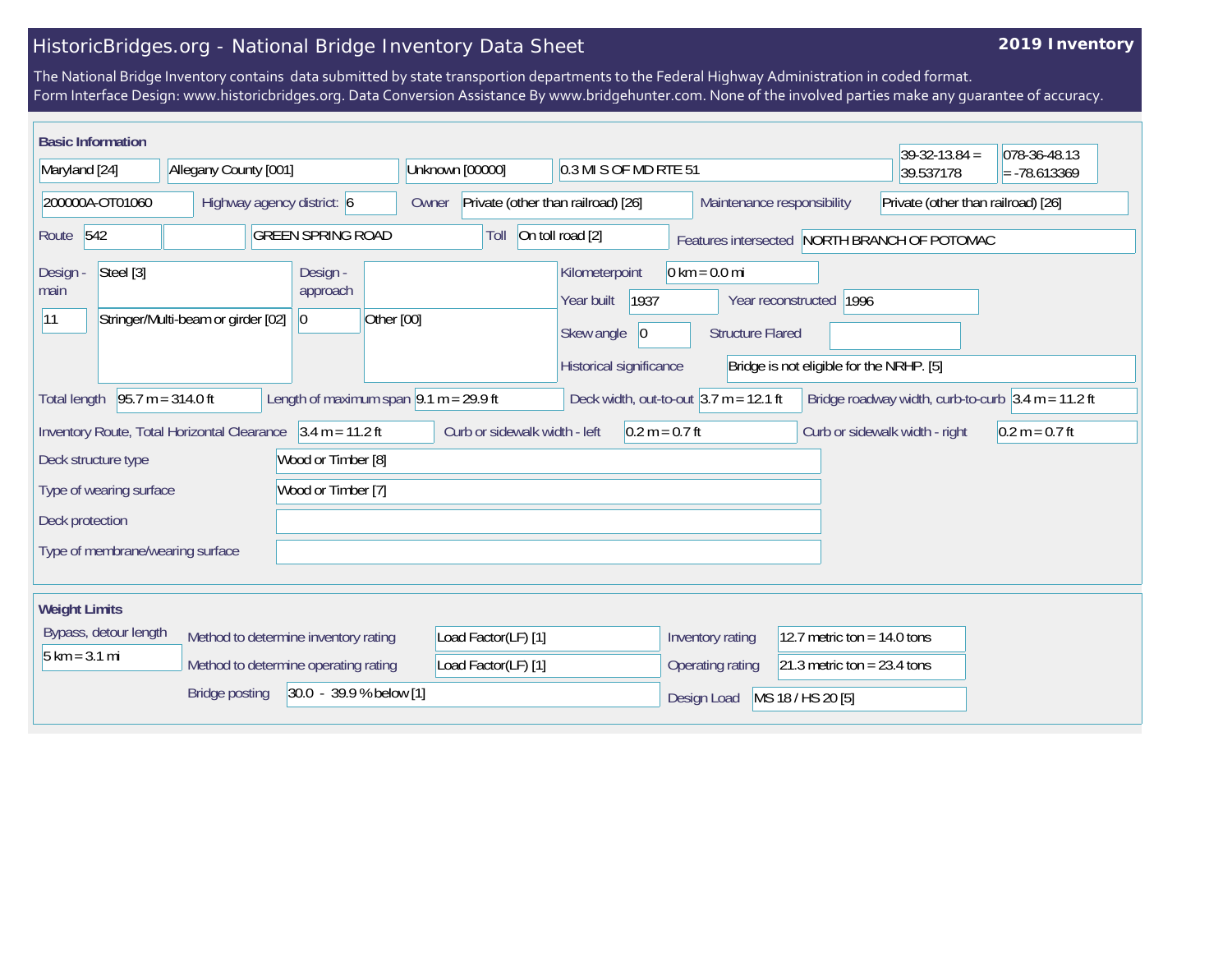| <b>Functional Details</b>                                                                                                             |                                                                                                 |  |  |  |  |  |  |  |  |  |  |
|---------------------------------------------------------------------------------------------------------------------------------------|-------------------------------------------------------------------------------------------------|--|--|--|--|--|--|--|--|--|--|
| 880<br>Average daily truck traffi<br>Average Daily Traffic                                                                            | Year 2016<br>2036<br>%<br>Future average daily traffic<br>1090<br>$ 10\rangle$<br>Year          |  |  |  |  |  |  |  |  |  |  |
| Local (Rural) [09]<br>Road classification                                                                                             | Lanes on structure  1<br>Approach roadway width<br>$4.9 m = 16.1 ft$                            |  |  |  |  |  |  |  |  |  |  |
| Type of service on bridge Highway [1]                                                                                                 | Direction of traffic One lane bridge for 2 - way traffic [3]<br>Bridge median                   |  |  |  |  |  |  |  |  |  |  |
| No parallel structure exists. [N]<br>Parallel structure designation                                                                   |                                                                                                 |  |  |  |  |  |  |  |  |  |  |
| Waterway [5]<br>Type of service under bridge                                                                                          | Navigation control<br>Lanes under structure<br>$\vert$ 0                                        |  |  |  |  |  |  |  |  |  |  |
| Navigation horizontal clearance $ 0 = N/A $<br>Navigation vertical clearanc<br>$0 = N/A$                                              |                                                                                                 |  |  |  |  |  |  |  |  |  |  |
| Minimum navigation vertical clearance, vertical lift bridge<br>Minimum vertical clearance over bridge roadway<br>$99.99 m = 328.1 ft$ |                                                                                                 |  |  |  |  |  |  |  |  |  |  |
| Minimum lateral underclearance reference feature Feature not a highway or railroad [N]                                                |                                                                                                 |  |  |  |  |  |  |  |  |  |  |
| Minimum lateral underclearance on right 99.9 = Unlimited<br>Minimum lateral underclearance on left $0 = N/A$                          |                                                                                                 |  |  |  |  |  |  |  |  |  |  |
| Minimum Vertical Underclearance $ 0 = N/A $                                                                                           | Minimum vertical underclearance reference feature Feature not a highway or railroad [N]         |  |  |  |  |  |  |  |  |  |  |
| Appraisal ratings - underclearances N/A [N]                                                                                           |                                                                                                 |  |  |  |  |  |  |  |  |  |  |
|                                                                                                                                       |                                                                                                 |  |  |  |  |  |  |  |  |  |  |
| <b>Repair and Replacement Plans</b>                                                                                                   |                                                                                                 |  |  |  |  |  |  |  |  |  |  |
| Type of work to be performed                                                                                                          | Work to be done by contract [1]<br>Work done by                                                 |  |  |  |  |  |  |  |  |  |  |
| Replacement of bridge or other structure because of<br>substandard load carrying capacity or substantial                              | Bridge improvement cost<br>209000<br>9000<br>Roadway improvement cost                           |  |  |  |  |  |  |  |  |  |  |
| bridge roadway geometry. [31]                                                                                                         | Length of structure improvement<br>$95.7 m = 314.0 ft$<br>Total project cost<br>218000          |  |  |  |  |  |  |  |  |  |  |
|                                                                                                                                       | Year of improvement cost estimate                                                               |  |  |  |  |  |  |  |  |  |  |
|                                                                                                                                       | Border bridge - state<br>Unknown [543]<br>Border bridge - percent responsibility of other state |  |  |  |  |  |  |  |  |  |  |
|                                                                                                                                       | Border bridge - structure number                                                                |  |  |  |  |  |  |  |  |  |  |